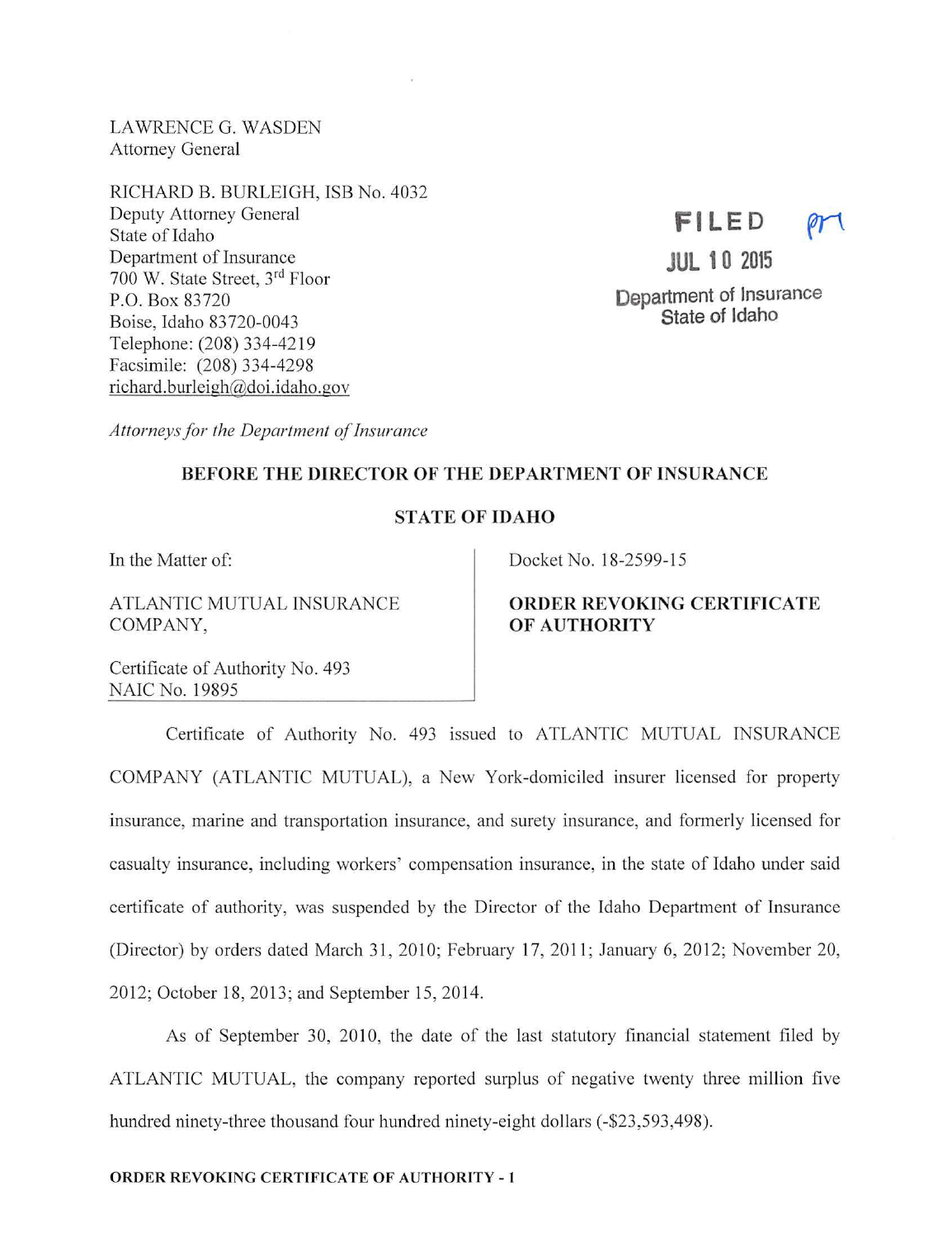On April 27, 2011, ATLANTIC MUTUAL was placed into liquidation by order of the Supreme Cowt of the State of New York, Index No. 402424/10, based on the petition of the Superintendent of Insurance of the State of New York. Such order included findings by the court that ATLANTIC MUTUAL is insolvent and that rehabilitation efforts would be futile.

Idaho Code  $\S$  41-326 provides at subsection (1)(b) that the Director shall refuse to continue or shall suspend or revoke a foreign insurer's Idaho certificate of authority if the insurer "no longer meets the requirements for the authority, on account of deficiency of assets or otherwise." It further provides, at subsection (2), that, in cases of insolvency, the Director may take such action without first holding a hearing.

The Director, having reviewed the foregoing and the requirements of Idaho Code § 41-326, and finding that ATLANTIC MUTUAL is insolvent, and good cause appearing therefor,

NOW, THEREFORE, IT IS HEREBY ORDERED, pursuant to Idaho Code § 41-  $326(1)(b)$ , that Certificate of Authority No. 493 issued to ATLANTIC MUTUAL is REVOKED effective immediately.

IT IS HEREBY FURTHER ORDERED, pursuant to Idaho Code  $\S$  41-330(1), that, within four (4) days after notice of this revocation is provided, ATLANTIC MUTUAL shall notify, by any available means, every person authorized to write business in the state of Idaho by said insurance company, to immediately cease to write any further insurance business for ATLANTIC MUTUAL in Idaho.

DATED this  $\ell$  **d**ay of July, 2015.

STATE OF IDAHO DEPARTMENT OF INSURANCE

 $\rightarrow$ Han L Cameron

DEAN L. CAMERON Director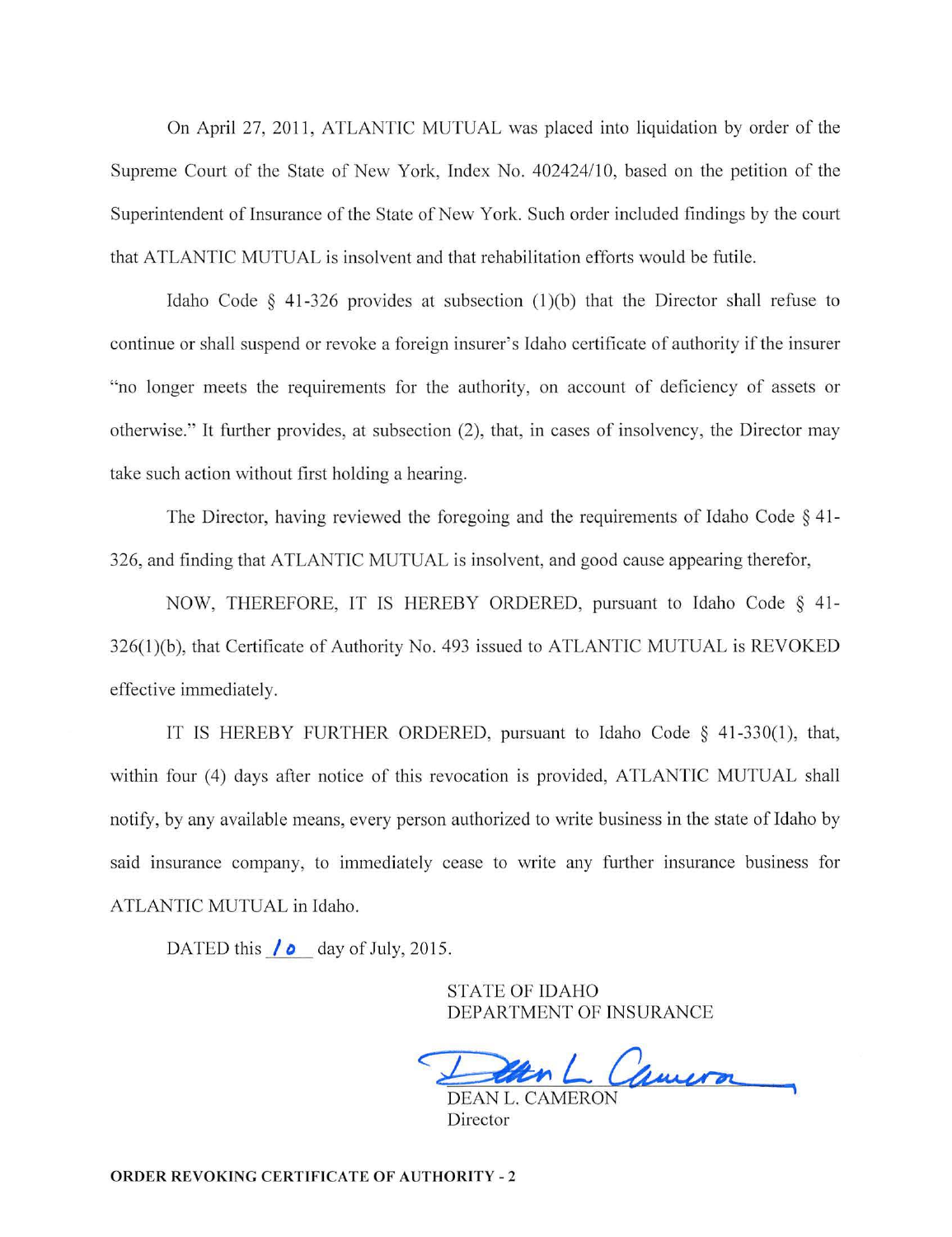#### NOTIFICATION OF RIGHTS

This is a final order of the Director. Any party may file a motion for reconsideration of this final order within fourteen (14) days of the service date of this order. The agency will dispose of the petition for reconsideration within twenty-one (21) days of its receipt, or the petition will be considered denied by operation of law. *See* Idaho Code§ 67-5246(4).

Pursuant to Idaho Code§§ 67-5270 and 67-5272, any party aggrieved by this final order or orders previously issued in this case may appeal this final order and all previously issued orders in this case by filing a petition in the district court of the county in which:

- i. A hearing was held,
- ii. The final agency action was taken,
- iii. The party seeking review of the order resides, or operates its principal place of business in Idaho, or
- iv. The real property or personal property that was the subject of the agency action is located.

An appeal must be filed within twenty-eight (28) days of (a) the service date of this final order, (b) an order denying petition for reconsideration, or (c) the failure within twenty-one  $(21)$ days to grant or deny a petition for reconsideration, whichever is later. *See* Idaho Code § 67- 5273. The filing of an appeal to district court does not itself stay the effectiveness or enforcement of the order under appeal.